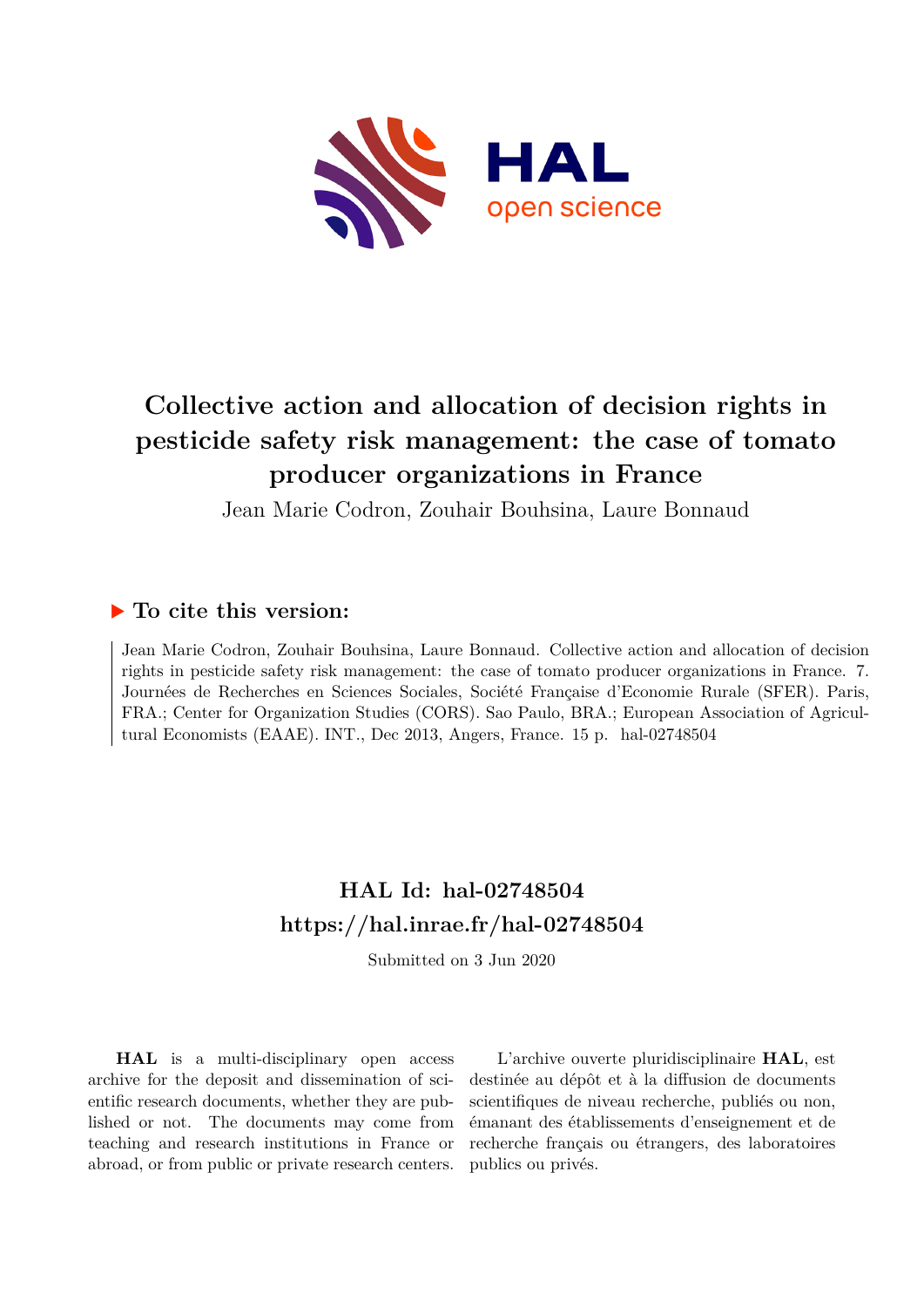# **Collective action and allocation of decision rights in pesticide safety risk management: the case of tomato producer organizations in France**

Jean Marie Codron<sup>1</sup>, Zouhair Bouhsina<sup>1</sup>, and Laure Bonnaud<sup>2</sup> <sup>1</sup>INRA, UMR1110 MOISA, F-34000 Montpellier, France <sup>2</sup> INRA, UR Ritme, F-75 Ivry sur Seine, France

#### **Abstract**

Pesticide safety management at the production/shipping level is a costly transaction between a farmer and a buyer. Within the safety-demanding global market, a frequent solution adopted to comply with end customer requirements is to allocate monitoring and decision rights to the shipper. Our paper aims to explain how and why farmers who are members of Producer Organizations (POs) allocate monitoring and decision rights to their managers to manage pesticide safety risks. It also distinguishes the two types of control rights (over the product and over the production process) which define a safety management strategy. Drawing on the scant empirical literature on the transfer of property rights within incomplete contracts (Arrunada et al, 2001; Hu and Hendrikse, 2009), it tests for the predictions of the theory, putting forward as main independent variables group size, reputation, customer safety demands and asset specificity. To this end, twenty POs accounting for more than 95% of French tomato production with market organization have been surveyed. Our results confirm most of the predictions, namely that the allocation of control rights increases with commercial reputation, customer safety demands and IPM technical assistance (asset specificity). Moreover, we show that the two types of control are substitutes and complementary. On the one hand, POs focus either on product control or process control while on the other hand, both controls are necessary for POs with a good reputation and demanding customers.

#### **JEL:(**

incomplete contracts, property rights, allocation of property rights, safety, product control, process control, tomato, Producer Organizations or marketing groups, France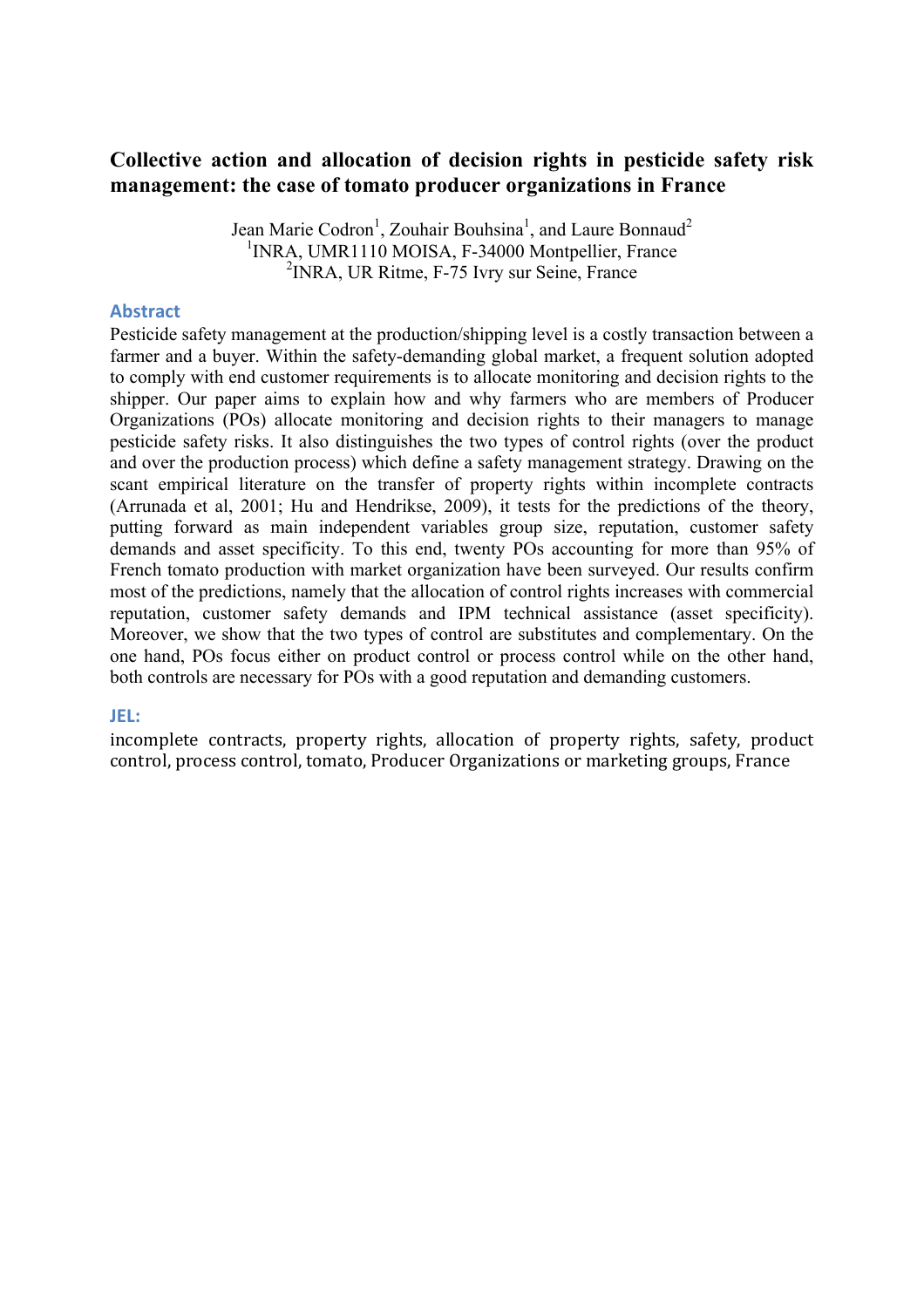**Collective action and allocation of decision rights in pesticide safety risk management: the case of tomato producer organizations in France**

## **1.** Introduction

The stringent demands of customers in terms of pesticide safety lead suppliers to intervene more decisively in managing the safety risk at the production level. Nowadays, such involvement is not only required by European regulations which make in-house control obligatory at every level of the chain, is also highly motivated by the commercial risk of failing to comply with buyers' individual requirements (Bignebat and Codron, 2006).

A crucial level of managing the safety risk is at the production/shipping level. While the former level is broadly documented in empirical literature, the latter remains an emerging issue (Aubert et al, 2013). Empirically, buyers facing stringent safety requirements do not limit their control to the product itself (pesticide residue analysis at the platform level) but are also involved in controlling the production process (monitoring and often taking decisions with regard to certain production practices). While buyers' management practices usually combine both kinds of control, there is no easy hierarchy that may be established between buyers who prefer to focus control over the product and those who prefer to focus control over the production process (Bouhsina et al, 2009; Bonnaud et al, 2012a, b).

The aim of this paper is to offer an insight into how buyers manage safety with their suppliers and how buyers' characteristics may influence this organization. We maintain that buyers may choose to focus their control more on the product or more on the production process. To explain such a strategic choice of control, we will draw on the transactional and "contract design" literature and focus on the main variables usually identified as a major factor of influence on vertical integration, namely asset specificity, the level of customer safety requirements and – since our buyer is a marketing group – the size of the group and the collective commercial reputation at stake. As we are dealing with the management or governance of the safety risk, vertical integration will be approximated by the nature and the intensity of buyer control.

Our paper is organized as follows. Section 2 develops our theoretical framework, based mainly on a Transaction Cost approach to contract design and the allocation of property rights. Section 3 sets the stage, describes the groups and their main characteristics and presents both our methodology and the data collected while throwing light on the choice of variables allowing both types of control to be represented together with their contribution to the management of safety risk. Section 4 tests for the hypotheses based on the theory that allows both types of control and their interaction to be explained and comments on the findings. Section 5 concludes by emphasizing how both types of control are influenced by the factors put forward in the literature (reputation, safety objectives, asset specificity and group size) and how they combine to determine a strategy for managing the safety risk.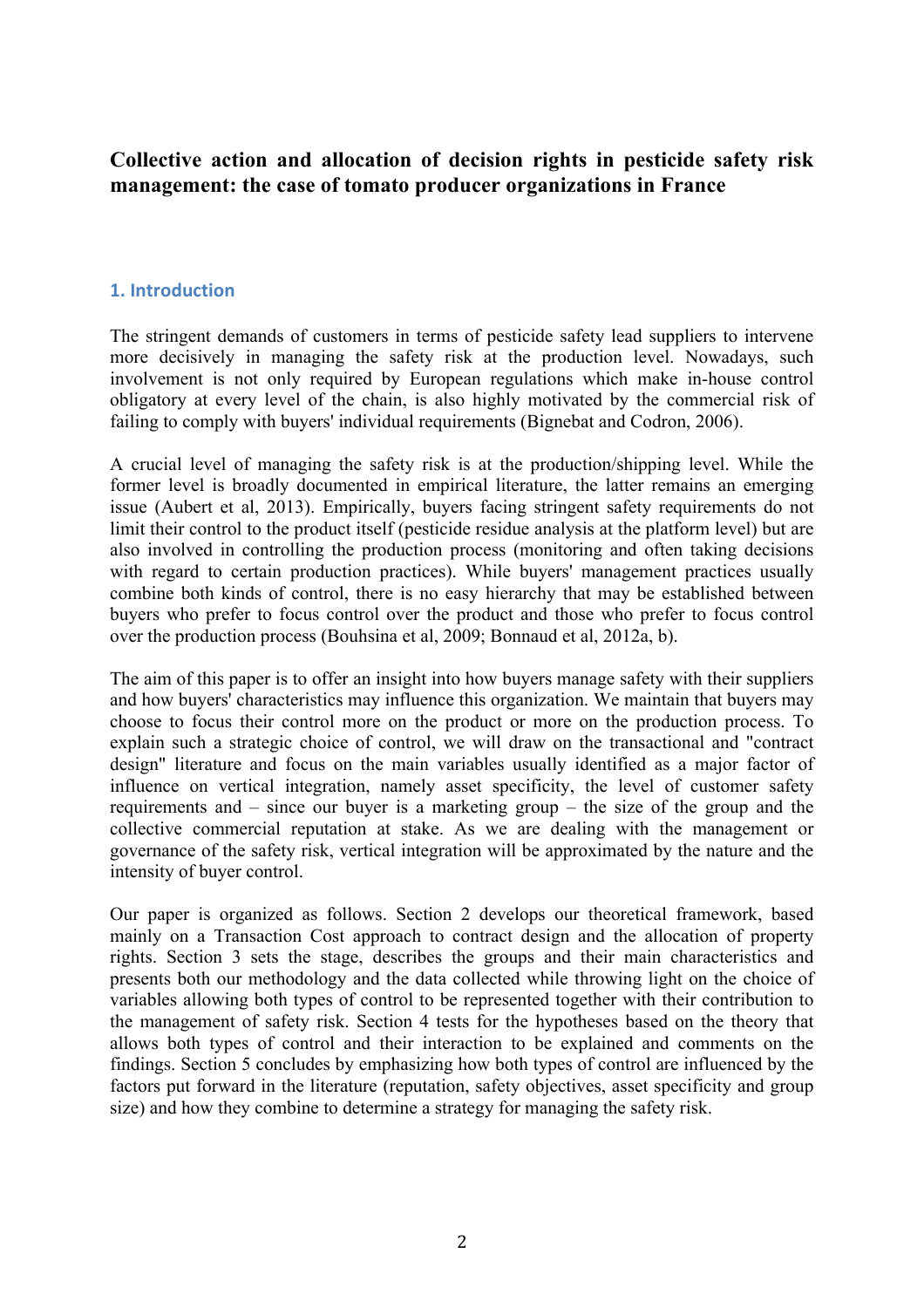### **2. Analytical framework**

#### **2.1 The grower-PO relationship and the nature of transaction costs**

Transaction costs are central to the choice of control strategy. They basically derive from an agency issue where the goals of the farmer (maximizing yield and quality) may conflict with the goals of the buyer (compliance with the safety rules) and where deviant behavior is difficult to detect given the strong exogenous hazards. Farmers may thus be reluctant to reveal information or to produce information that may be useful to the buyer with regard to safety management. For instance, a farmer may prefer to use a forbidden pesticide which is cheaper and may have a stronger impact on the pest but which is not accepted by the buyer for regulatory or customer-related reasons. To reduce such agency costs, buyers may choose to focus their control on the product or the production process.

Controlling the product generates measurement costs which may prove prohibitive if applied to all products delivered by the growers. This leads buyers to use sampling and penalties to enforce compliance with safety requirements. However, given the complex production function and the high level of environmental uncertainty, it is difficult to distinguish between a grower's effort and hazard and thus to draft a complete contract and determine the optimal sanction which could lead a grower to make the "utmost effort" required by the buyer (Soubeyran et al.). Consequently, most buyers are encouraged to draft incomplete contracts and to monitor growers' efforts in the production process.

Control over the production process means high transaction costs due mainly to uncertainty and asset specificity. Uncertainty derives from the complexity of the production function and the difficulty in evaluating the right decision (Codron et al, 2013) for some key pest and disease management activities. Decisions concerning activities such as chemical spreading or the introduction of biological auxiliaries are so complex and contingent on fluctuating parameters which have to be measured at the last moment, that they cannot be defined ex-ante and have to be taken at short notice. Such uncertainty is also observed in the literature as ease of measurement (Williamson, 1991), difficulty of measurement (Barzel, 1982), non-separability (Alchian and Demsetz, 1972) or task programmability (Eisenhardt, 1985). Allocation of monitoring and decision rights to the party best informed (Barzel, 1989) allows such uncertainty to be reduced but, at the same time, creates new transaction costs, referred to by Barzel (2005) as "errors of measurement" and related to the possible manipulation of information by the party which has been allocated control and decision rights.

Asset specificity is mainly embodied by the human resources that the buyer invests to perform his control over the production process. Most buyers recruit technicians with some knowledge of IPM to recommend or impose actions to be taken by the grower. Given the exogenous uncertainty and the difficulty in monitoring the grower, there is potential for grower opportunism and a risk of poor efficiency of the technician. Drawing on the literature on the allocation of property rights (Barzel, 1989; Arrunada et al, 2003) and asset specificity (Williamson, 1991), the risk of maladaptation or abusive appropriation of the quasiorganizational rent created in the grower-buyer transaction increases with uncertainty or measuring difficulty, asset specificity and the level of safety that is targeted by the buyer.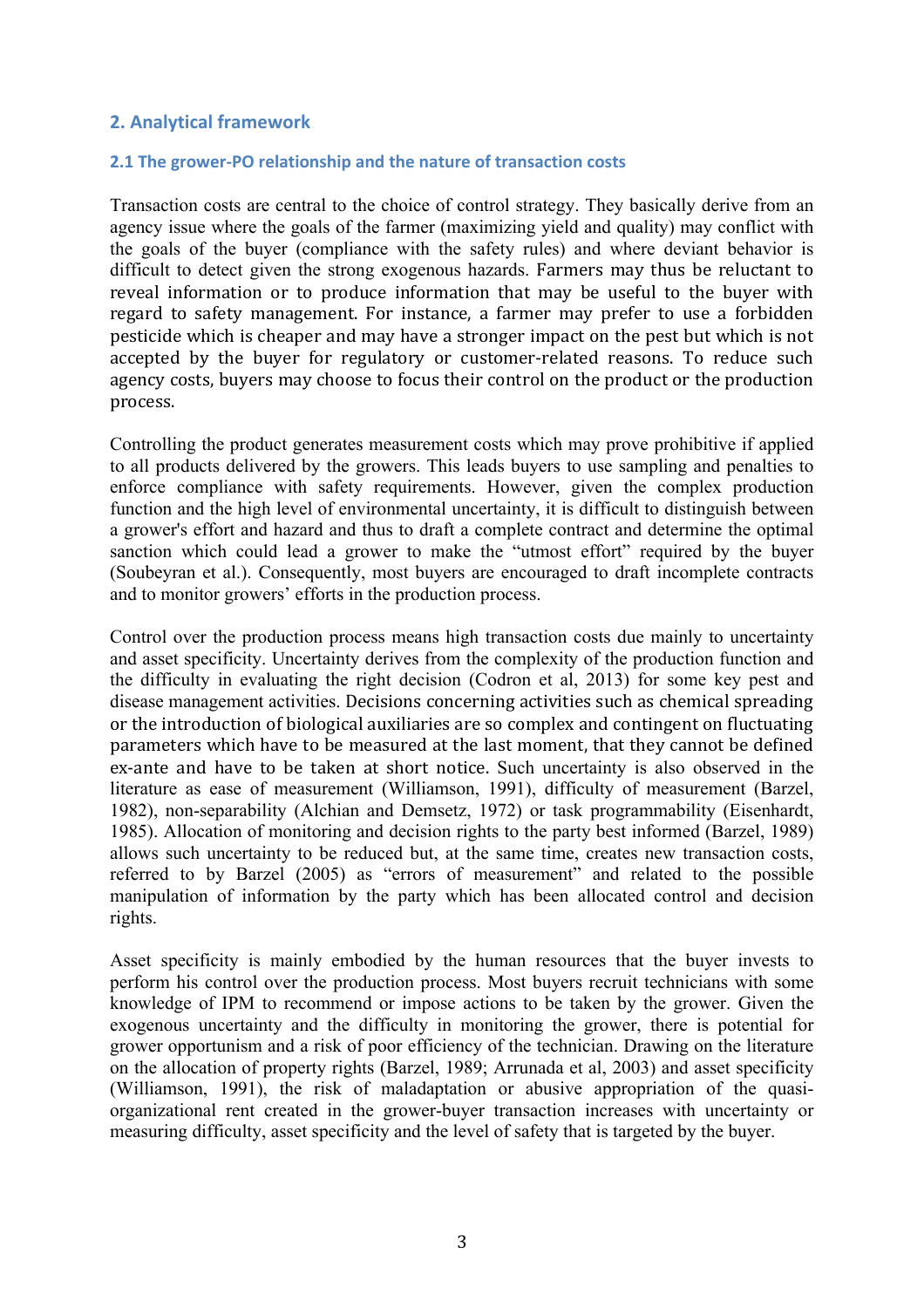A third class of transaction costs exists in our case study. They derive from the nature of the buyers who are marketing groups of growers who delegate authority to managers (Bijman, 2007; Ménard, 2012). The transfer of decision rights is primarily concerned with product commercialization but may extend to the production process in order to improve product commercialization and help build a group reputation or a collective brand. In this paper, we limit the scope of our analysis to the governance mechanisms and their application for safety purposes. First, although marketing groups may differ considerably in their governance structure (Sykuta and Cook, 2001; Chaddad and Iliopoulos, 2013), we consider that, with regard to safety management, differences in governance mechanisms are much greater than differences in governance structures. A major reason behind this is that most of the groups<sup>1</sup> are of the cooperative type (17/20), were created to benefit from EU subsidies and demonstrate few differences in decision-making processes concerning internal safety rules; however they differ considerably in the content or intensity of their control over the product or the production process.

Second, we consider that the delegation of authority for safety purposes is representative of the general delegation of authority and captures most of the transaction costs linked to the marketing of the product on behalf of the growers. In particular, while commercial quality (size, taste, packaging, etc.) may be easily measured and rewarded at the platform level where growers deliver their products, it is more difficult to measure safety along the customer requirements, either on the product or in the process of production. Consequently, except for the penalties that may punish a safety-deviant grower, there is no other incentive that may reward safety performance. Products eligible to be sold to safety-demanding customers are not given a premium while products with residue excesses due to exogenous hazards are not punished and receive the same price as compliant products.

In addition to the control costs previously mentioned, safety-specific transaction costs generated by collective action within the marketing group include exclusion costs or costs to protect the collective good from free riding. In the case of a marketing group, the dominant collective good is the collective brand or the commercial reputation of the group. Of course, traceability helps identify the defaulting grower and alleviate the responsibility of the group. However, it does not totally exonerate the group which is deemed responsible for grower control, must justify such a flaw and may suffer damage to its commercial reputation. Consequently, we can expect that the delegation of authority, which helps reduce transaction costs, will increase with the size of the group and the commercial reputation. This is in line with the emerging literature on contract design focusing on the allocation of control/decision rights (Arrunada et al, 2003; Hu and Hendrikse, 2009; Aubert et al, 2013).

#### **2.2 Contractual design and governance mechanisms**

When transactions feature high uncertainty and contractual hazards, incomplete contracts with delegation of authority for some strategic decision rights are a frequent solution. As highlighted by Baker et al (2006) who build on the Property Right framework (Alchian and Demsetz, 1972; Grossman and Hart; 1986), this contractual transfer of decision rights

<sup>&</sup>lt;sup>1</sup> Let us note, however, a significant difference in governance structure which exists for groups having entered a superstructure to benefit from economies of scale, in particular regarding marketing, commercialisation and technical services. While the existence of such a superstructure tends to rule and homogeneize the decisionmaking processes of the elementary marketing groups and thus the elementary governance structures, there are still significant differences in the safety control mechanisms. This is particularly true of the production process which is mostly regulated by the elementary marketing groups, even though the superstructure offers some technical strategic orientation.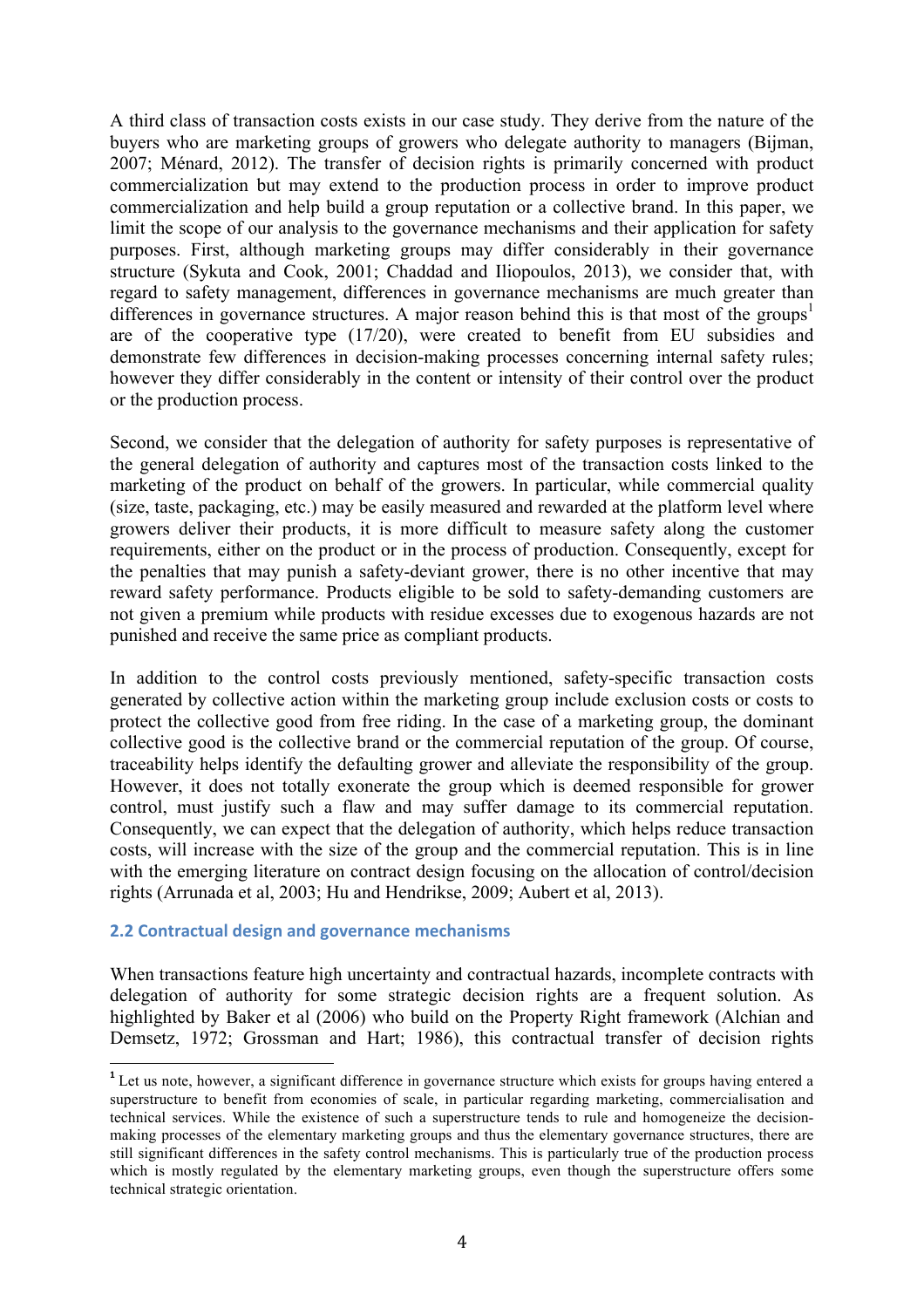concerning assets does not require ownership over these assets. Authority over the subset of decision rights that have been transferred by contract is based on mutual consent, differs from the hierarchical relationship within a firm and maintains symmetry between partners (Menard, 2012). Barzel (1989) predicts that decision rights should be transferred to the party with more information or expertise. In our case, it is the buyer who has better information than the producer concerning customer safety requirements and who hires skilled technicians who are usually more effective than the grower or his technical manager.

Incomplete contracts between buyers and sellers consist of contractible and non-contractible clauses. The former are legally binding while the latter have to be enforced by private ordering. Delegation of authority is a type of private ordering and may be included in what we call "non-contractible clauses". While contractible clauses are defined ex-ante and may be written with precision, delegation of authority only specifies the seller's obligations and grants buyers the right to monitor the seller and to decide the actions to be taken by the seller in the future.

Drawing on Arrunada et al (2001) and Hu and Hendrikse (2009), we focus on the details of the control/decision rights that have been transferred to one of the parties in order to measure and explain the degree of delegation of authority. Different classes of Property Rights have been distinguished by these scholars. Arrunada et al, make a distinction between monitoring, completion and termination rights while Hu and Hendrikse differentiate input control, inprocess control, after-process control, monitoring rights and termination rights. In our safety context, the major actions pursued by firms to manage pesticide safety are product control and process control while termination rights are very scarce in Producer Organizations due to their cooperative status.

Product control is achieved by deciding how many multi-residue analyses are to be performed during the campaign, the sampling protocol and the system of punishment in the event of deviant behavior. The sampling protocol includes the sampling methods (at random or targeting suspicious growers), the frequency of analysis per producer (yearly or less often) and the participation of the technician in charge of monitoring the growers' safety practices (whether or not the technician is informed about the analysis results and/or involved in control planning). The system of punishment is often informal and applies to producers who have been caught with excess residues (above the Maximum Residue Limit) or with traces of forbidden molecules and have been acknowledged as fully responsible for such results. While some POs never use penalties, most of them downgrade the product into a lower commercial category and apply the sanction until a new analysis, which may or may not be paid for by the grower, proves compliance with the rules again. In a few cases, financial penalties that are formally decided, add to the previous ones. The system of penalties may be strengthened by giving an advantage or not to growers revealing ex-ante an incorrect chemical spreading behavior or by organizing collective information about individual deviant behavior.

Process control first includes gathering relevant information on growers' IPM practices to better manage safety at the PO level, either when controlling the product or when upgrading IPM practices. As a result, POs collect grower crop sheets which may only contain the minimum standard information about chemical spreading or additional information about other IPM practices. PO control over such information is not automatic or may be restricted to checking compliance with public safety regulations. In a few cases, it contributes to better management of pests and disease. In some POs, such information may be entered in a computer network under PO supervision allowing information to be centralized providing the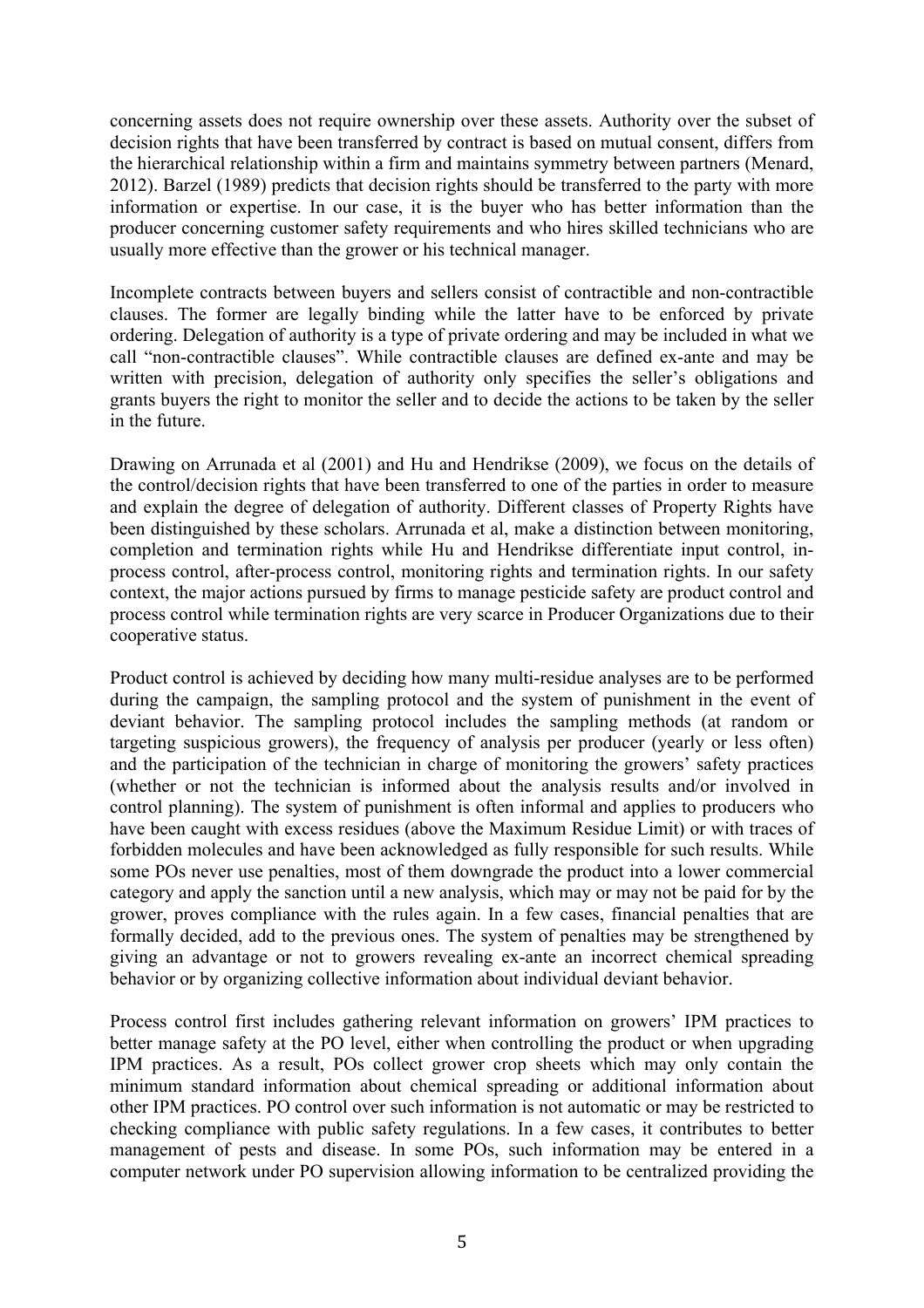PO staff in charge of managing safety at the PO level (director, quality manager, IPM technician) with easy access. Process control also includes formal and informal procedures that facilitate a better flow of information between the quality manager and the IPM technician regarding residue management and prevention. Finally, process control includes the field visits of the quality manager which help him to better anticipate the output, in particular with regard to safety.

It is worth distinguishing product control and process control from a contractual point of view. While globally, most of the important safety decisions are not contractible due to their complexity and measurement difficulties, there are significant differences between the two types of control, control over the product displaying less delegation of authority. As a matter of fact, most actions concerning control over the product (number of residue analysis, sampling protocols or penalties for defaulting growers) can be formally written in the contract as they may be decided ex-ante. However, due to uncertainty and contractual hazards, a number of these actions have to be adjusted ex-post (such as increasing the number of residue analyses to check some ambiguous results or to comply with a last-minute customer demand) and enforced through costly interpretation procedures (to decide whether or not a grower defaulted intentionally or due to exogenous hazards). Buyers and sellers are thus led to leave blanks in the contract and room for the delegation of authority. In the case of a control over the process of production, some actions may be decided ex-ante like the use of resistant varieties or Good Agricultural Practice certificates but the bulk of the crucial actions have to be implemented at short notice taking account of a host of parameters and thus decided by the party with more expertise, as predicted in theory.

Another significant difference between the two types of control is the level of embeddedness or path-dependency: while the actions supporting control over the product may be implemented rapidly, easily modified according to the context and enforced through a system of penalties, the actions facilitating control over the production process must be part of a sustainable and long-term process of IPM education and training of the farmers in which pedagogy and assistance are much more effective tools than monetary penalties. Consequently, we can expect PO's with a high quality and safety strategy to use a higher proportion of control over the production process.

# **2.3 Hypothesis**

Within this framework, we can predict that the delegation of safety control in the marketing group will increase with the level of safety targeted by the group (Raynaud et al, 2009), commercial reputation, asset specificity and group size (Hu and Hendrikse, 2009). We therefore expect PO managers to be allocated more rights to decide and monitor the behavior of farmers in larger groups, in groups with a high commercial reputation, in groups targeting safety-demanding customers and in groups with high safety-specific investments. The four variables impacting the transfer of property rights are highly concerned with safety management and are the result of strategic choices made by the group. Our empirical work aims to explain the two observed types of control implemented by the groups as a consequence of these strategic choices.

We consider that our prediction is true whatever the type of control (over the product or over the production process) and whatever the tools implemented to organize the control over the product (pressure of analysis, sampling methods and sanctions). However, it remains unclear what exactly determines the trade-off between the two controls. We will test for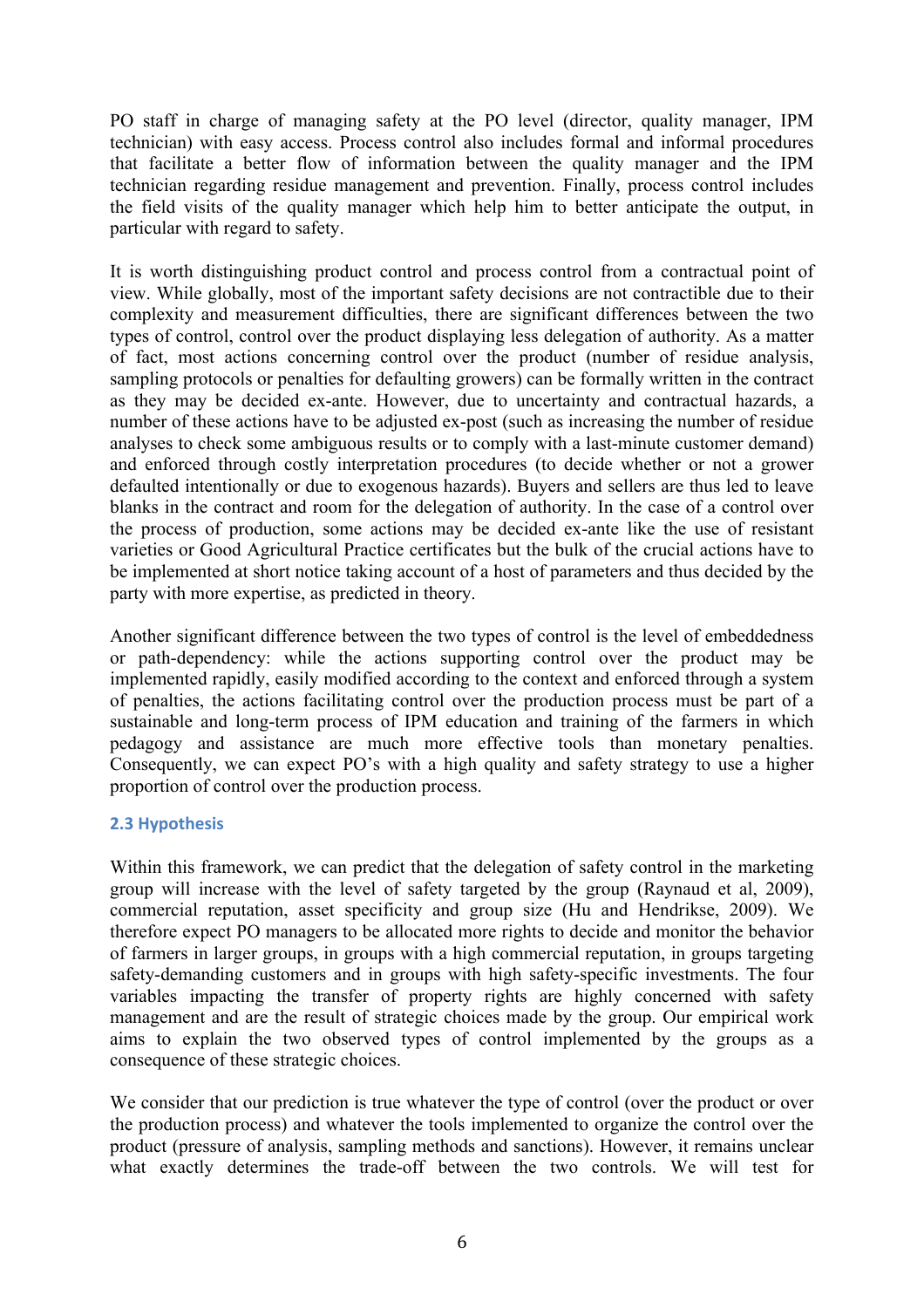complementarity and substitutability of the two controls, echoing Arrunada et al (2003). In line with the theoretical predictions, we have identified and documented, for each PO, the following proxies for each of the four categories of explanatory variables: group size, group reputation, safety demand and asset specificity. Group size is measured by the number of tomato growers in the PO while the reputation of the group is approximated by three variables: the existence of an association of POs with a collective brand, the average value per kilo obtained by a PO during the year (total value/total production), and the level of segmentation measured by the percentage of "non-standard" tomatoes (small tomatoes, old varieties). Quality/safety targeted by the group is approximated by three variables: the existence of customers in the UK, market share of the fast food industry and the existence of specific safety requirements in terms of pesticide residues. Two proxies were finally selected to represent asset specificity: the quality manager's profile and the IPM technician's profile: the former was defined by the level of professional education and the number of years' experience in this activity while the latter was characterized by his level of IPM implication: strong involvement for technicians hired by the PO and fully dedicated to IPM, medium involvement for technicians hired by the PO and sharing their time between IPM and general technical assistance, low involvement when no technician has been hired.

### **3. Data and methodology**

Twenty POs (out of twenty two POs existing in France in 2010) were surveyed, accounting for more than 95% of tomato production with market organization and more than 70% of total French production (not including production for self consumption). Data were collected through closed questionnaires and qualitative face-to-face interviews. The questionnaires considered three series of PO items : i) structures and marketing; ii) pesticide residue controls and penalties in case of non-compliance with PO rules; and iii) grower production practices and how the latter are managed/monitored by the PO. Face-to-face interviews were conducted with the PO Director, the Quality Manager and the IPM Technician, if existing.

|                                               | <b>Minimum</b> | Maximum | Average |
|-----------------------------------------------|----------------|---------|---------|
| Producers                                     |                | 94      | 21,5    |
| Tomato Surface Area (ha)                      | 2              | 191     | 38,3    |
| Tomato Production (tons)                      | 186            | 72000   | 14180   |
| Tomato Turnover (10 <sup>3</sup> $\epsilon$ ) | 340            | 124000  | 16700   |
| Export $(\%)$                                 | 0              | 20      | っ       |

Table 1: Structures and marketing characteristics of Tomato Producer Organizations (2010)

Source: our survey

A data base of 113 variables (90 from the closed questionnaire and 23 from the face-to-face interviews) was established. 22 variables out of the 113 were considered of potential interest for the analysis. After testing for non-dependency/correlation, 19 variables (9 independent variables and 10 dependent variables) were finally retained for analysis. From table 1, we can see that an average profile of the POs under scrutiny at the time of our survey could be characterized as follows: 21 farmers with a total greenhouse area of 38 ha (that is more or less 2 ha per grower) and producing 14,200 tons of tomatoes. The figures in table 1 also show a wide dispersion of those characteristics. For instance the ratio between the size of the smallest PO and the biggest is 1 to 94 for the number of producers, 1 to 100 for the greenhouse area and  $1$  to  $360$  for tomato production, while the marketing ratios range from 70% to 100% for tomato diversification (cherries and cocktail tomatoes, old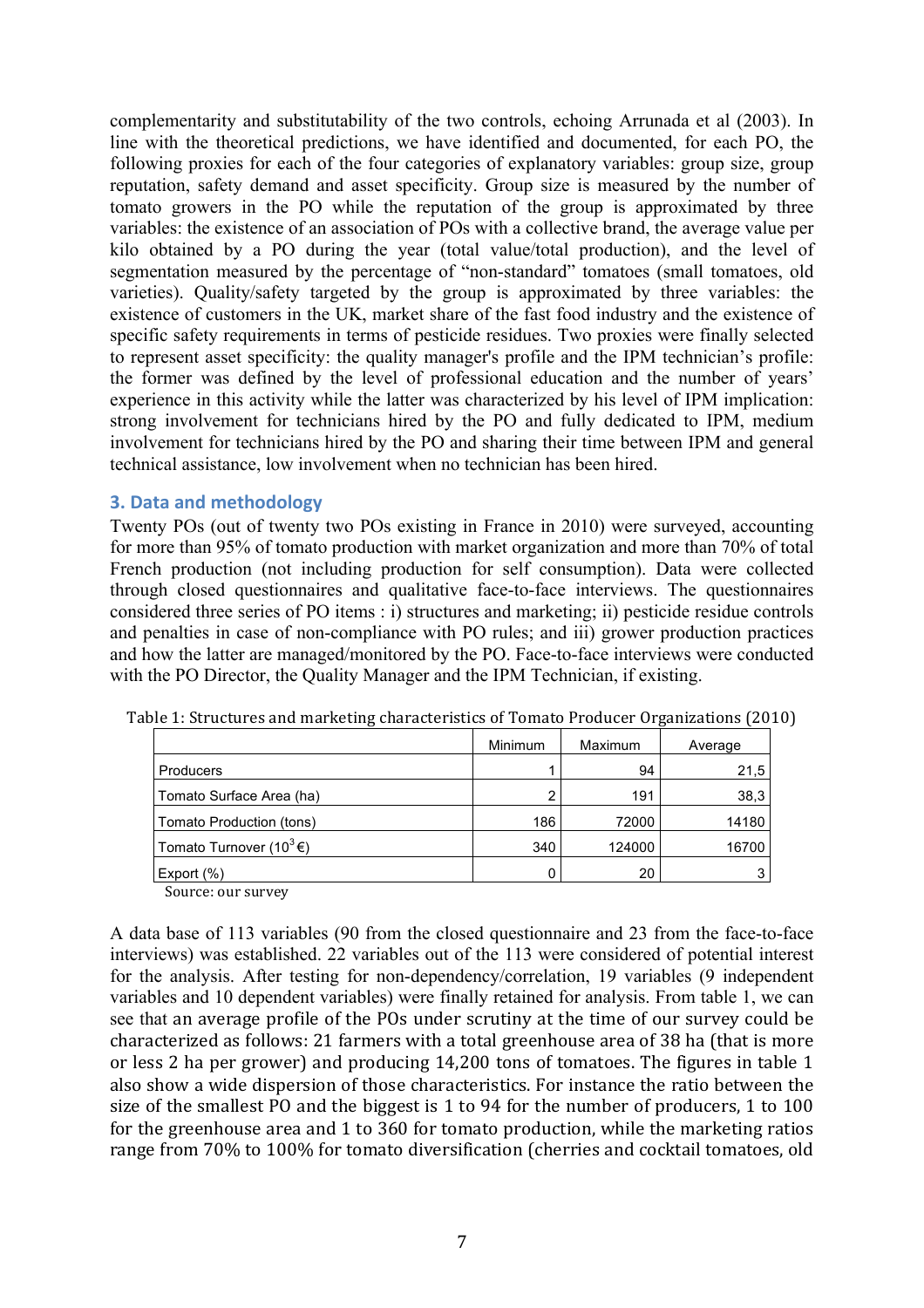varieties), from 0 % to 20 % for the share of total volume exported and from 0% to about 25 % for the share of total volume sold to the fast food industry.

|                    |                                                                                                       | Min:                                                    |          |  |  |
|--------------------|-------------------------------------------------------------------------------------------------------|---------------------------------------------------------|----------|--|--|
| Group Size         | Number of tomato producers within the                                                                 | Max:                                                    | 94       |  |  |
|                    | group                                                                                                 | Mean:                                                   | 21.5     |  |  |
|                    | Existence of customer specific                                                                        | Yes:                                                    | 6 POs    |  |  |
| Level of           | requirements                                                                                          | No:                                                     | $14$ POs |  |  |
| customer           | Export to UK customers                                                                                | Yes:                                                    | 4 POs    |  |  |
| safety             |                                                                                                       | No:                                                     | 16 POs   |  |  |
|                    |                                                                                                       | Min:                                                    | 0        |  |  |
| requirements       | Share of the fast food industry $(\% )$                                                               | Max:                                                    | 23       |  |  |
|                    |                                                                                                       | Mean:                                                   |          |  |  |
|                    | Membership in a commercial                                                                            | Yes:                                                    | $11$ POs |  |  |
|                    | superstructure with collective brand                                                                  | No:                                                     | 9 POs    |  |  |
|                    |                                                                                                       | Min:                                                    | 0.70     |  |  |
| Commercial         | Level of tomato valuation $(\epsilon/\text{kg})$                                                      | Max:                                                    | 2.32     |  |  |
| Reputation         |                                                                                                       | Mean:                                                   | 1.47     |  |  |
|                    | Tomato segmentation (% of cherries,                                                                   | Min:                                                    | 0        |  |  |
|                    | cocktail tomatoes and old varieties in                                                                | Max:                                                    | 68       |  |  |
|                    | total volume)                                                                                         | Mean:                                                   | 13       |  |  |
|                    |                                                                                                       | Independent with grower contract:                       |          |  |  |
|                    | Type of technician: contractual status                                                                | Independent with PO contract:                           |          |  |  |
| Specific<br>Assets | and degree of concern for IPM                                                                         | Employee with partial IPM dedication:                   |          |  |  |
|                    |                                                                                                       | Employee with full IPM dedication:                      |          |  |  |
|                    | Type of quality manager (QM):                                                                         | No employee with full dedication to quality management: | 4        |  |  |
|                    | Low skills: no specialized education and low experience:<br>specialized education background and<br>4 |                                                         |          |  |  |
|                    | High skills: specialized education and/or high experience: 12<br>experience                           |                                                         |          |  |  |

Table 2: Statistics concerning the independent variables

|               | Pressure of                            | Min:                                                             |                                                                     |                              | 141 |  |
|---------------|----------------------------------------|------------------------------------------------------------------|---------------------------------------------------------------------|------------------------------|-----|--|
|               | analysis                               | Max:                                                             |                                                                     |                              |     |  |
|               | (tons/analysis)                        | Mean:                                                            |                                                                     |                              |     |  |
|               |                                        |                                                                  | No sanction:                                                        |                              |     |  |
|               |                                        |                                                                  | (a) Cost of additional analysis paid by the grower:                 |                              |     |  |
|               |                                        | Type of penalty                                                  | (b) Downgrading or no commercialization under PO brand:             |                              | 11  |  |
|               |                                        |                                                                  | $(c) = (a) + (b)$ :                                                 |                              | 4   |  |
|               | Sanctions                              |                                                                  | $(d) = (c) + payment of a fine.$                                    |                              | 3   |  |
|               |                                        |                                                                  | Incentives for grower transparency concerning                       | No:                          | 15  |  |
| Control over  |                                        | deviant practices (lower penalty)                                |                                                                     | Yes:                         | 5   |  |
| the product   |                                        |                                                                  | Communication of individual residues analysis                       | No:                          | 7   |  |
|               |                                        | results at the collective level                                  |                                                                     | Yes:                         | 13  |  |
|               |                                        | Grower sampling for residue analysis                             |                                                                     | At random:                   | 3   |  |
|               | Control<br>procedures                  |                                                                  |                                                                     | Targeting suspicious ones:   | 17  |  |
|               |                                        | At least one analysis per grower per year                        |                                                                     | Yes:                         | 12  |  |
|               |                                        |                                                                  |                                                                     | No:                          | 8   |  |
|               |                                        | Information on the results of the residue analysis               |                                                                     | No information:              | 11  |  |
|               |                                        | and/or association of the IPM technician to                      |                                                                     | Information:                 | 5   |  |
|               |                                        | control planning adjustments                                     |                                                                     | Information and association: | 4   |  |
|               |                                        |                                                                  | No control:                                                         |                              |     |  |
|               |                                        |                                                                  | Control to verify adequation of pesticide use to the rules:         |                              | 9   |  |
|               | Crop sheets                            | Type of control                                                  | Control with the additional aim of improving IPM practices:         |                              |     |  |
|               | management (*)                         |                                                                  | Control with the additional aim of improving IPM practices based on |                              |     |  |
| Control over  |                                        |                                                                  | observation sheets data:                                            |                              |     |  |
| the practices |                                        | Centralization at the PO level                                   |                                                                     | Yes:                         | 10  |  |
|               |                                        |                                                                  |                                                                     | No:                          | 10  |  |
|               |                                        | Consultation between the Quality Manager and the IPM Technician  | Yes:                                                                | 16                           |     |  |
|               | over residue management and prevention | No:                                                              | 4                                                                   |                              |     |  |
|               |                                        | High frequency of greenhouses visits (more than once a month) by | Yes:                                                                | 12                           |     |  |
|               | the Quality Manager                    |                                                                  | No:                                                                 | 8                            |     |  |
|               |                                        |                                                                  |                                                                     |                              |     |  |

# Table 3: Statistics of the dependent variables

(\*) In the analysis, "Crop sheets management" is a combination of the variables "Crop sheets type of control" and "Centralization of crop sheets at the PO level" with the respective weightings  $(4 \text{ and } 1)$ .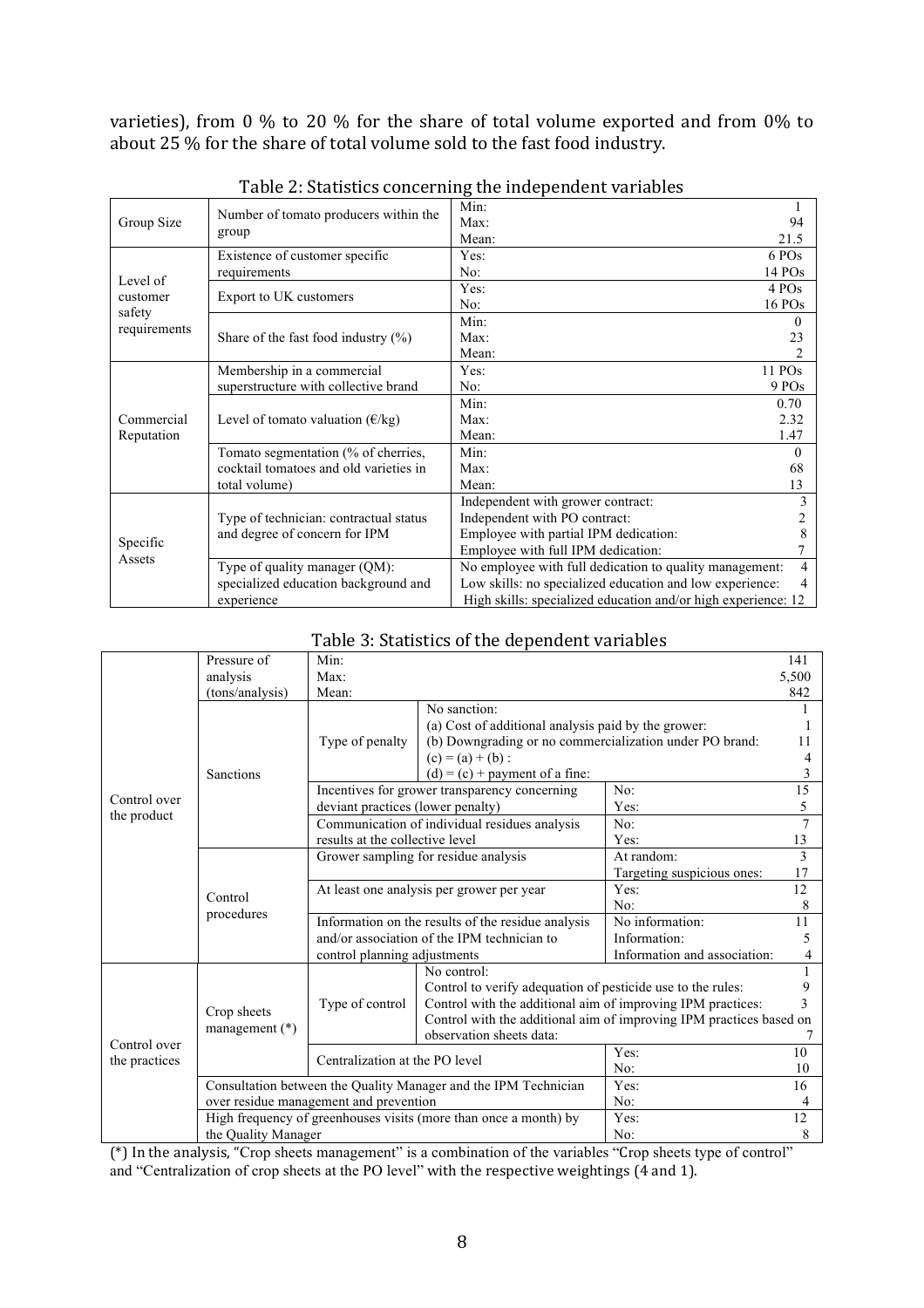# *Selecting)and)aggregating)the)dependent)and)independent)variables*

The variables highlighted by the theory as having an influence on the allocation of monitoring/decision rights for safety management purposes have been documented by our survey and validated by experts. After eliminating the items with no variation or very low occurrence and testing for dependence/correlation between the remaining variables, we were left with 1 variable for group size, 3 variables for customer safety requirements, 3 variables for commercial reputation and 2 variables for asset specificity.

The same procedure was conducted for the dependent variables. The two types of control (over the product and over the process) were assessed using a list of relevant data collected during the survey. Twelve items were likely to be representative of a strategy of control. After eliminating the items with no variation and testing for dependence/correlation between the remaining variables, we were left with 7 variables for product control and 3 variables for process control.

The following OLS regressions were then run for each of the 10 variables of control over the 9 independent variables (see table in appendix).

# *Decision/monitoring right allocation*  $_{i=1\text{ }\hat{a}10}$  =  $\beta_0$  +  $\beta_1$  *Size* +  $\beta_2$ -4 *Quality targeted*<sub>2-4</sub> *+)*β*5=7))Reputation5=7) +)*β*8)QM8) +)*β*9)Technician9) +)*ε<sup>i</sup>

Theoretical and empirical considerations led us to identify four categories for the rights that are transferred to the marketing group for safety management purposes: control over grower practices, pressure of analysis, level of sanctions and procedures of control, the last three latter relating to control over the product. After testing the influence of each of the 9 independent variables on the 10 dependent variables, we tried to give a more synthetic view by using the aggregated variables previously identified. Given the differences in nature of the variables, we used a series of combinatorial tests to assign a weight to each elementary variable within a given category of dependent or independent variables. All elementary variables had previously been normalized at 10 as a maximum. Resulting weightings (tables 4 and 5) were validated by experts. Every major variable is thus represented by the weighted sum of its basic variables.

| Aggregated variable | Elementary variable                                                                         | coefficient    |
|---------------------|---------------------------------------------------------------------------------------------|----------------|
| Group Size          | Number of tomato producers within the group                                                 | No aggregation |
| Level of customer   | Existence of customer specific requirements                                                 | 20             |
| safety requirements | Export to UK customers                                                                      |                |
|                     | Share of the fast food industry $(\% )$                                                     | 20             |
|                     | Membership in a commercial superstructure with collective brand                             |                |
| Commercial          | Level of tomato valuation $(\epsilon/kg)$                                                   |                |
| Reputation          | Tomato segmentation (% of cherries, cocktail tomatoes and old varieties in<br>total volume) |                |
|                     | Type of technician: contractual status and degree of concern for IPM                        | No aggregation |
| Specific Assets     | Type of quality manager (QM): specialized education background and<br>experience            | No aggregation |

Table 4: Weighting of the independent variables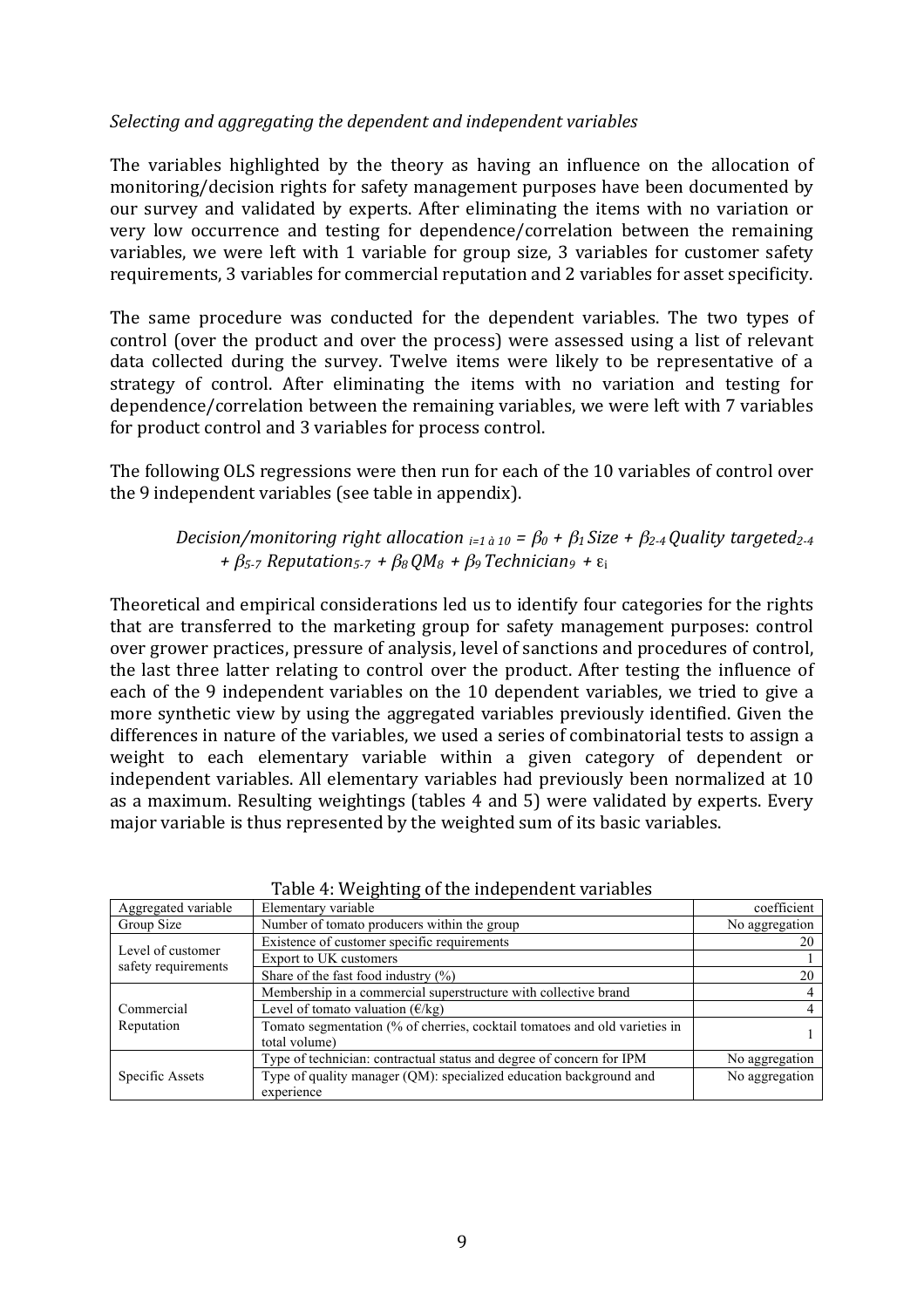| Aggregated variable    | Elementary variable                                         | Coefficient    |
|------------------------|-------------------------------------------------------------|----------------|
| Pressure of Analysis   | Number of tons per residue analysis                         | No aggregation |
|                        | Type of penalty                                             |                |
| Sanctions              | Incentives for grower transparency                          |                |
|                        | Communication of individual results at the collective level |                |
| Control procedures     | Grower sampling for residue analysis                        |                |
|                        | At least one analysis per grower per year                   |                |
|                        | Information/Association of the IPM technician               |                |
|                        | Crop sheets management                                      |                |
| Control over practices | Consultation between the QM and the IPM Technician          |                |
|                        | Frequency of greenhouse visits by the QM                    |                |

Table 5: Weighting of the dependent variables

For each main dependent variable, we thus run the following OLS regressions:

- *Pressure) of) analysis) =)* β*<sup>0</sup> +)* β*1Size) +)* β*2Quality) targeted) +)* β*3Reputation) +)* β*4QM) +)* β*5Technician)+)*ε
- *Level of Sanction =*  $\beta_0$  *+*  $\beta_1$ *Size +*  $\beta_2$ *Quality targeted +*  $\beta_3$ *Reputation +*  $\beta_4$ *QM +* β*5Technician)+)*ε
- *Control procedure =*  $\beta_0$  *+*  $\beta_1$ *Size +*  $\beta_2$ *Quality targeted +*  $\beta_3$ *Reputation +*  $\beta_4$ *QM +* β*5Technician)+)*ε
- *Control over the practices* =  $\beta_0$  *+*  $\beta_1$ *Size* +  $\beta_2$ Quality targeted +  $\beta_3$ *Reputation* +  $\beta_4$ QM + β*5Technician)+)*ε

### **4.(Results**

In this section, we comment on the tests relating to the theoretical predictions concerning the allocation of rights, distinguishing between rights to control over the grower practices and rights to control over the product. The latter include the intensity of control (number of residue analyses per ton), the level of sanctions and the control procedures. We then go on to study the interactions between the two types of control.

Most factors demonstrate a significant impact on control variables with the exception of the procedures of control over the product (Fisher test non validated). Despite a high level of significance, our hypothesis are only partially confirmed (table 6). The theoretical predictions are fully verified regarding the role of reputation and the IPM technician (first asset specificity), while those regarding the quality manager (second asset specificity) run the other way (reverse impact on control) and the predictions regarding group size and customer safety demand have an ambiguous impact on control. Let us comment on these findings

| <b>Independent Variables</b> |                        |               |                              |                          |                          |                        |            |       |          |
|------------------------------|------------------------|---------------|------------------------------|--------------------------|--------------------------|------------------------|------------|-------|----------|
| Type of<br>control           | Dependent<br>Variables | Group<br>Size | Customer<br>safety<br>demand | Commercial<br>Reputation | <b>IPM</b><br>Technician | Quality<br>Manager     | Intercept  | $R^2$ | Prob > F |
| Process<br>control           | Process<br>control     | 0.113         | $-0.055**$                   | $0.413***$               | 1.896**                  | $-1.117$<br>$(10.9\%)$ | 36.362***  | 0.635 | 0.008    |
| Product<br>Control           | Analysis<br>Pressure   | $0.451***$    | $0.010***$                   | $0.061***$               | 0.100                    | $0.457***$             | $4.234***$ | 0.840 | 0.000    |
|                              | <b>Sanctions</b>       | $-3.477**$    | $-0.014$                     | $0.513***$               | $3.012***$               | $3.677***$             | 55.218***  | 0.699 | 0.002    |
|                              | Procedures             | $-0.465$      | 0.001                        | 0.087                    | 1.364*                   | $-0.597$               | 11.953     | 0.251 | 0.487    |

Table 6: Marketing group discretion

Significant at 1% (\*\*\*), 5% (\*\*); 10% (\*)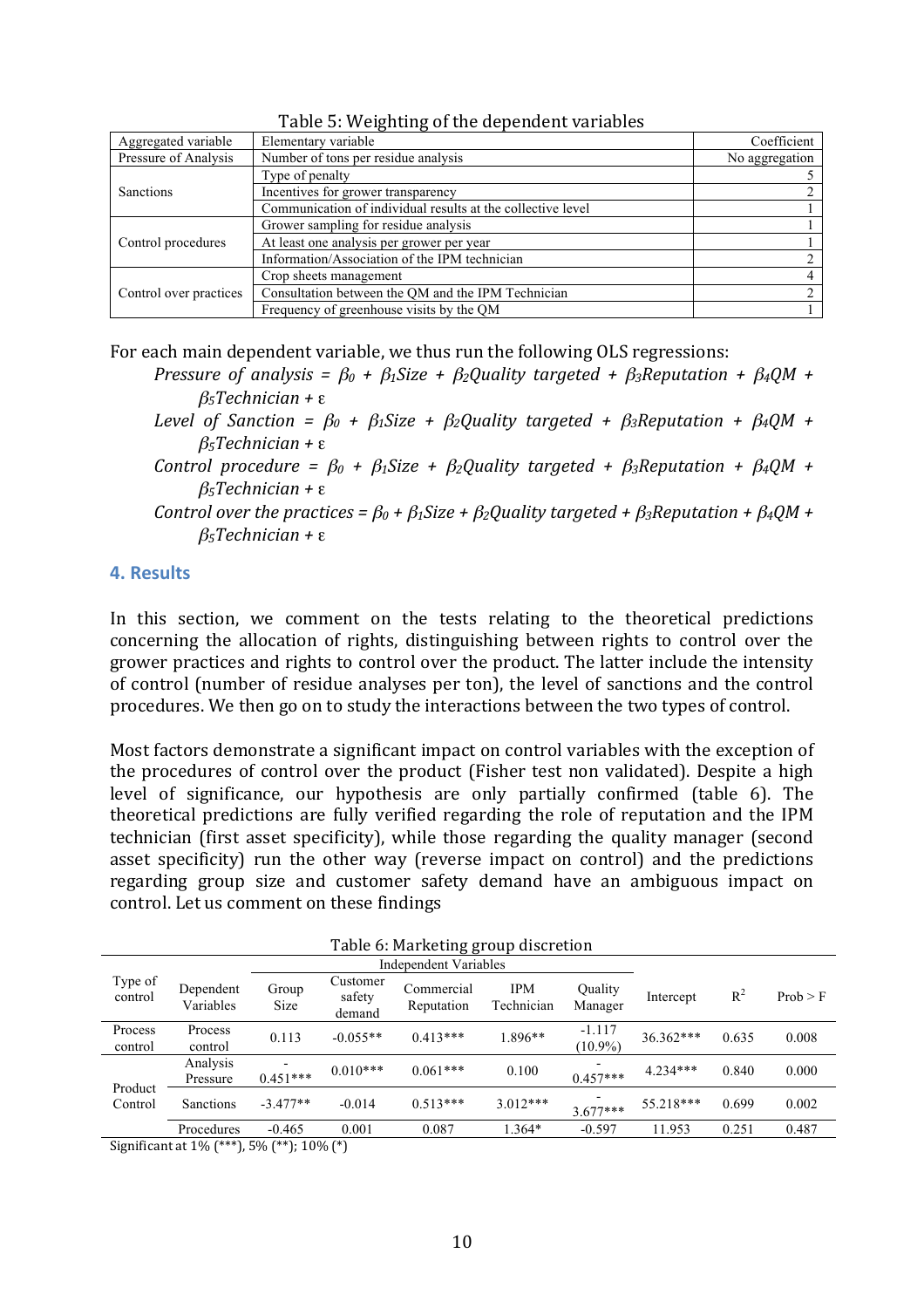#### *Commercial)reputation*

From an empirical point of view, the positive influence of commercial reputation is easy to understand. The level of control increases with the level of commercial reputation that is under exposure and this is true whatever the type of control. The stronger the brand or the commercial reputation, the higher the pressure of analysis and the level of sanctions and the more intensive the control over grower practices.

### *Customer)safety)demand*

More ambiguous is the influence of customer safety demands, which is positive regarding product control but negative regarding process control. While the first result is in line with the theoretical prediction (more control rights over the product will be allocated to the marketing group with an increase in customer safety demands), the second result is more surprising and leads us to review the elementary variables that were used to define customer safety demands. Actually, by far the strongest component of such demands is the existence of customer-specific requirements. Thirty per cent of POs claimed to respond to specific requirements relative to pesticide residues. Global GAP (Good Agricultural Practices) which applies to grower practices, is not considered a specific requirement since it tends to be a standard requirement when exporting to Northern Europe. This is not the case of the private standards relative to pesticide residues imposed by some European supermarkets. Those standards are much more stringent than the public standards on pesticide residues implemented by the European Union. They place a true burden on the marketing groups working with such customers. To comply with such safety demands, strict control over the product is unavoidable while long-term actions taken to improve grower IPM practices are less useful.

#### *Group)size*

Group size does not have the expected impact suggested by Olson's collective action theory which predicts an increase in group control over potential member free-riding when the size of the group increases. This is true whatever the type of control. On the one hand, the non-significance of the influence of group size over process control most likely highlights the double and contradictory impact of the size of a group, the expansion of which requires more severe control of potential member free-riding but at the same time allows for economies of scale, in particular to achieve better control over the production process. On the other hand, the impact on product control is significant but contradictory: it increases with the pressure of analysis but decreases with the level of sanctions. Consequently, it is impossible to say whether the incentives not to free ride will increase or decrease with group size. Indeed, a good proxy of these incentives is the likelihood of a sanction which can be assessed by multiplying the probability of a grower being controlled (the pressure of analysis per grower) by the level of sanctions that will be applied in the event of fraudulent deviation (Soubeyran et al, 2009).

What can be hypothesized, however, is the impact on a strategy of control. Given that POs' strategies of control may be represented as a trade-off between control over the product and control over the process, we can anticipate that the impact of group size will depend on the level of control over the product relative to control over the production process. Indeed, when the ratio is in favor of process control, there is more transparency with regard to grower practices, higher costs for fraudulent grower deviation which should lead to less free riding and a smaller impact of group size on the level of control. Conversely, when control over practices is low, growers have more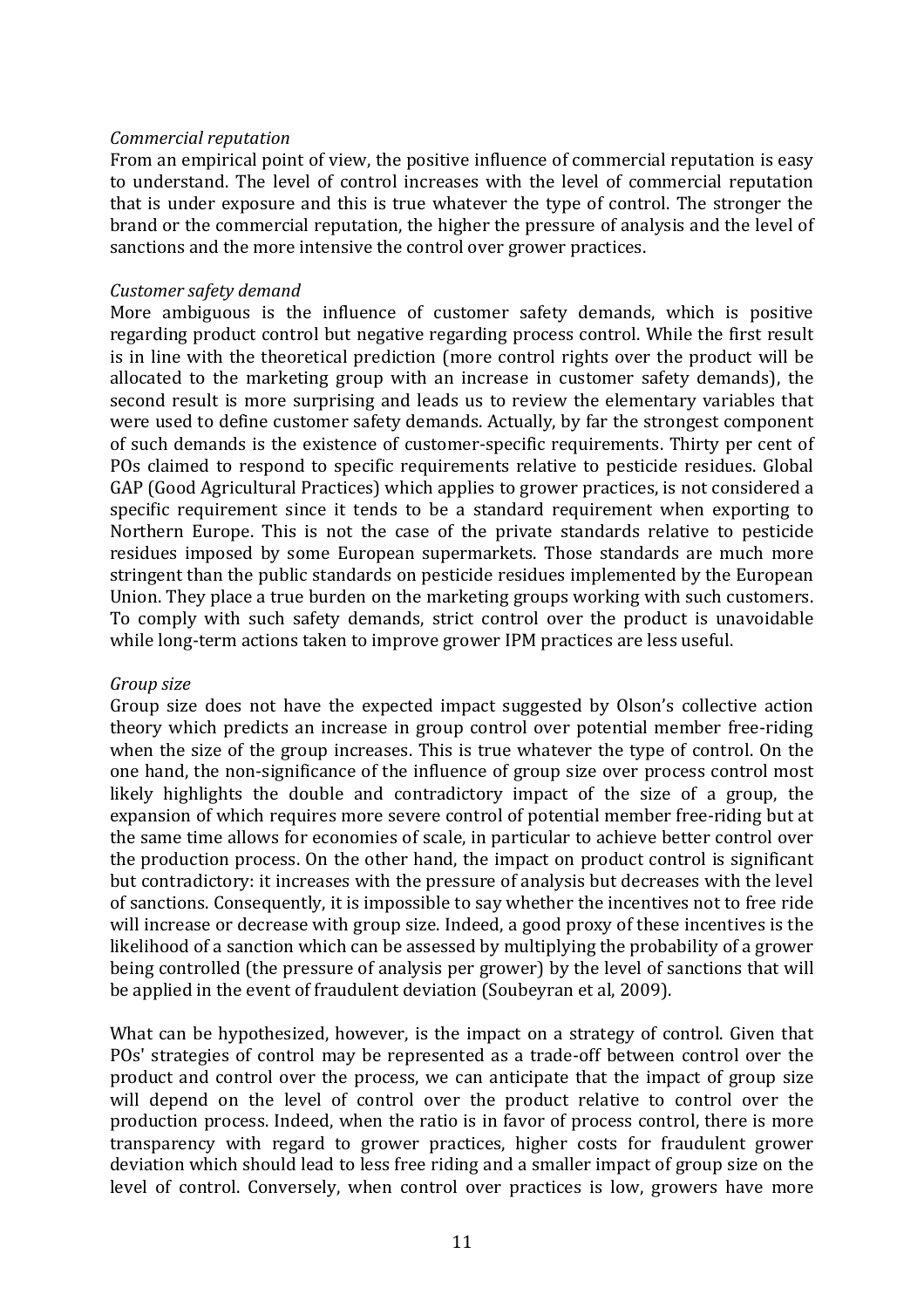opportunity to deviate from the safety rules imposed by the group and those opportunities should increase with the size of the group, leading to an increase in product control (pressure of analysis and sanctions).

### *IPM)technician)*

Investments in technical assistance for IPM monitoring and management have, on the one hand and as expected, a positive influence on the control over grower practices. In particular, the higher the investments, the more cooperation there will be between the technician and the quality manager and the more frequently the latter will make field visits (see table in the appendix). The impact of such investments differs, on the other hand, between the three components of product control. While no impact can be detected on the pressure of analysis, significant influence is found for the procedure of control and even more for the level of sanctions. More precisely, the items most impacted by such asset specificity are, on the one hand, the information of the technician concerning residue analysis and his contribution together with the quality manager to adjusting residue control planning and, on the other hand, the incentives given to growers to reveal ex-ante possible misconduct in using pesticides.

We can explain such a contrast first by pointing out that the IPM technician has above all a role of education and guidance regarding IPM. Consequently, his participation in control will be all the more understood and accepted by growers if he has good IPM skills and his conduct is transparent and consistent. A second reason for his participation in control is his position of front-line observer, which gives him a true advantage over the quality manager regarding ex-post adjustments of product control. In particular, he is the most capable of differentiating between technical or economical hazard and grower opportunism in the event of detected deviation. Since penalties may have a high impact on grower incomes, a fair evaluation of grower responsibility is required. The application of a sanction will be all the easier as POs have made consistent investments in IPM technical assistance.

# *Quality)manager)*

The significant negative coefficient characterizing the influence of the quality manager  $(QM)$  on product control (pressure of analysis and level of sanctions) and, to a lesser extent, on process control is intriguing. We had expected a positive relationship assuming that the quality manager might be considered as a specific asset. Unexpectedly, the results show that the higher the QM's skills and experience, the lower the allocation of rights for product safety control. The negative impact on product control can be interpreted as follows: first, we have to stress that the main task of a QM is to control for commercial quality and to arrange for disputes that may arise with customers who claim to be dissatisfied upon reception of the product (Bonnaud et al, 2012). So far, most disputes concern quality, packaging, delays or quantities while there are very few claims for non-compliance with safety requirements. Moreover, there may be a conflict of compliance between shipping orders and safety requirements, as soon as demand outstrips the quantities available supplied by PO's growers. Thus, much less priority is often given to safety control than to commercial control. Consequently, we may consider that investments in managing quality are often barely specific to safety.

Second, we may assume that a senior QM with a good knowledge of growers' practices may relieve the pressure of residue analysis by concentrating sampling on the more suspicious growers. Our hypothesis of a positive correlation between QM seniority and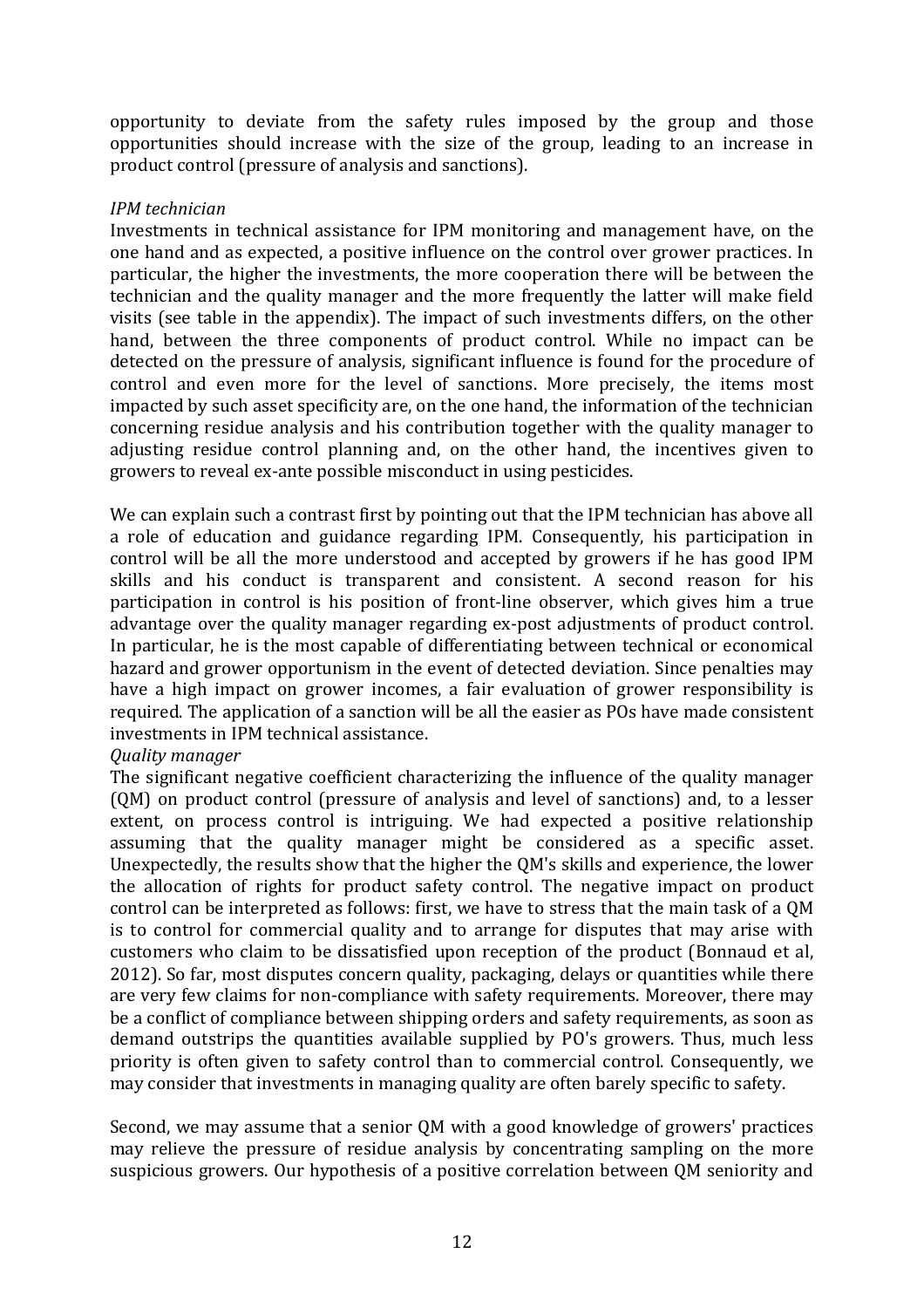good knowledge of growers' practices is confirmed by our analysis which demonstrates a strong positive impact of QM seniority on frequent QM field visits. It is worth mentioning, however, that despite this positive relationship, the impact of OM seniority and educational skills shows up as a significant negative impact on process control due to the fact that formal cooperation with the IPM technician is less necessary than with new QMs and also due to the weighting used for aggregation (process control  $=4$  crop sheets management + 2 QM-technician cooperation  $+1$  QM field visits frequency).

#### *Complementarities between)variables of)control*

In line with Arunada & al. approach (2001), we also assume that safety risk management is a system of interdependent choices, in which the two types of strategy – those based on control over products and those based on control over practices – can be complementary or substitutes. To verify this hypothesis, we examined the conditional correlations between each pair of strategic variables: "Pressure of residue analysis". "Sanctions", "Procedures of control over products" and "Control over practices" (Table 7).\*

|                                | Table 7 – Complementarities: conditional correlations    |           |               |        |  |  |
|--------------------------------|----------------------------------------------------------|-----------|---------------|--------|--|--|
|                                | Pressure of residue<br>Procedures of control<br>Level of |           |               |        |  |  |
|                                | analyses                                                 | sanctions | over products |        |  |  |
| residue<br>Pressure<br>of      | 1.0000                                                   |           |               |        |  |  |
| analysis                       |                                                          |           |               |        |  |  |
| Level of sanctions             | 0.1255                                                   | 1.0000    |               |        |  |  |
| Product control                | 0.1004                                                   | $-0.0352$ | 1.0000        |        |  |  |
| procedures                     |                                                          |           |               |        |  |  |
| Control over practices         | $-0.4805*$                                               | $-0.0274$ | $-0.1761$     | 1.0000 |  |  |
| $*$ Cignificant at $F0/$ lavel |                                                          |           |               |        |  |  |

\*Significant at 5% level

Globally speaking, even though only one correlation is significant (between pressure of analysis and control over practices), results are clear cut between the two types of strategy, that based on control over the product and that based on control over practices. Indeed all correlations between the three variables of product control and the variable of process control are negative, leading us to conclude that there is substitutability between the two strategies. This is particularly true between "Pressure" of residue analysis" and "Control over practices": this relationship suggests that strong investment in control over practices may facilitate a reduction in the pressure of analysis. Such complementarity has to be highlighted by considering the longterm/short-term effects of the two types of management. While sustainable control over practices focuses more on learning than on punishing and needs to be embedded in a long-term quality management system, successful control over the product can be obtained with less preparation and more reactivity. The more embedded the former control, the more information asymmetries may be reduced between growers and the PO and the less sanctions are needed for control over the product. However, grower opportunism or free riding cannot be totally dismissed when adopting a long-term strategy, thus causing the product control lever to be kept operational. This is all the more important as safety-demanding customers are targeted by the PO marketing strategy.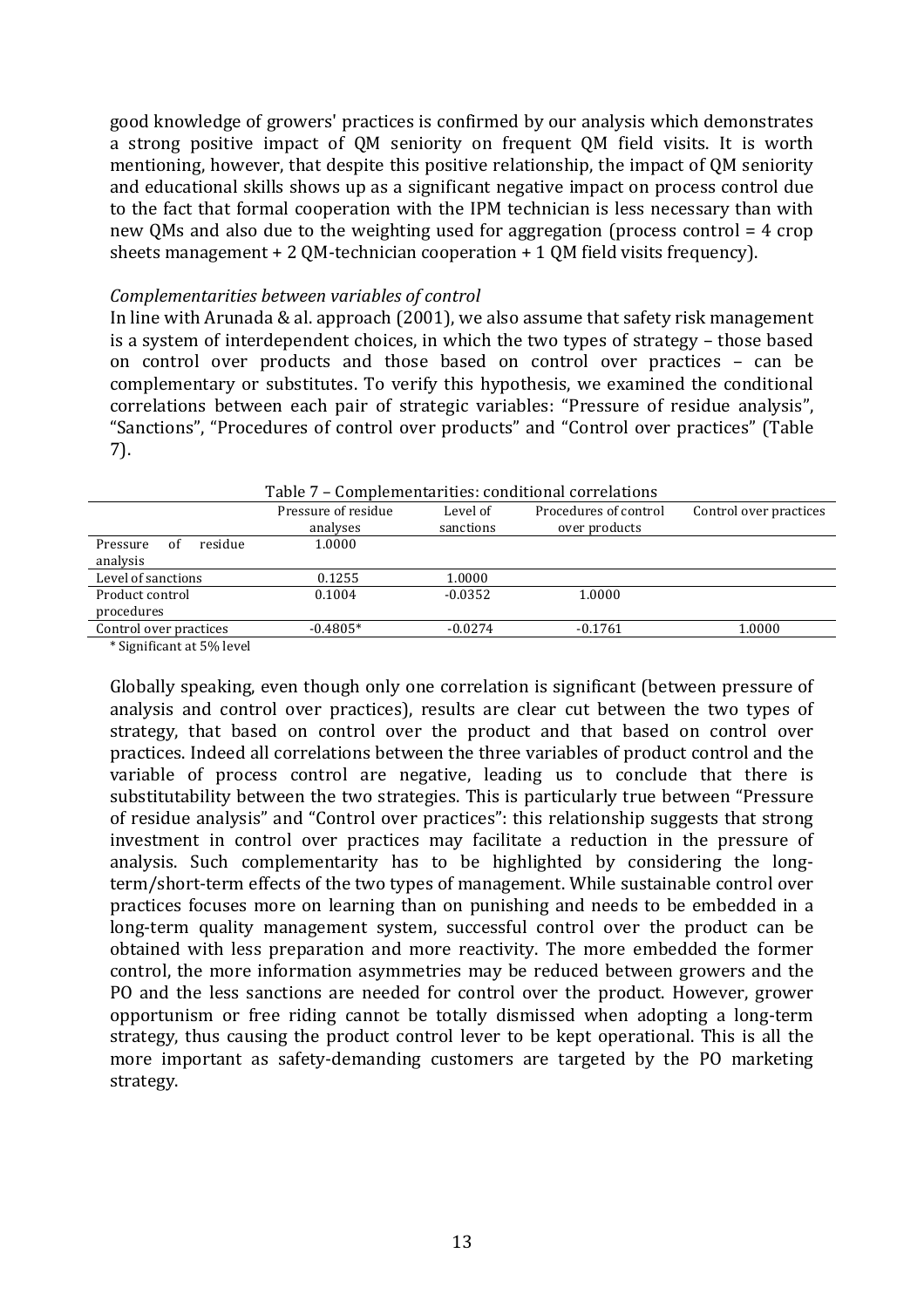### **5.(Conclusion**

Our paper aims to explain the design of a pesticide safety control strategy in a marketing group by referring to the literature on incomplete contracts with transfer of property rights. It defines such a strategy of control as a combination of control over the product and control over growers' practices giving insights into the different nature of such controls. While the former may primarily be considered as a short-term management tool which basically aims to control residues in the products and to penalize fraudulent deviant behavior, the latter is more preventive and educational in nature and is implemented in a long-term perspective.

Our analysis confirmed most of the theoretical predictions and in particular demonstrated that the allocation of monitoring/decision rights increases with commercial reputation, customer safety demand and specific investments in IPM technical assistance. A more thorough analysis helps to differentiate the impacts of the nine independent variables on the ten dependent variables and in particular sheds light on the following aspects. First, it highlights the considerable sensitivity of the pressure of residue analysis to customer safety demand, in particular when compliance with private standards is required. Second, it invalidates the initial assumption of a strong specificity of the investment made by the marketing group in employing a quality manager, considering that the investment is primarily implemented to control commercial quality, which may conflict with safety quality. This finding is in line with the qualitative analysis made by Bonnaud et al (2012). Third, it emphasizes the role of the IPM technician who not only provides technical assistance and education, but also makes a decisive contribution to assessing the responsibility of a grower in the event of deviant residue analysis. Fourth, it does not help conclude about the effect of group size which remains ambiguous, most likely because of a trade-off between gains obtained by economies of scale and costs to protect from potential free riding. Fifth, product control and process control are substitutes, in particular regarding the pressure of residue analysis which may be reduced with increased control over growers' practices. Nonetheless, as soon as POs have a good commercial reputation and sell to demanding customers, both controls are necessary and cannot be exclusive.

It is worth mentioning some limitations to and perspectives of our analysis. A first limitation is the specificity of our case study which applies to pesticide safety issues and to hybrid forms of the cooperative type. Extension of the problem to other empirical domains nevertheless looks quite promising. We may, for instance, consider applications of the problem for other types of quality attribute which are difficult to measure or complex to produce (such as fair trade or environmental-friendly products) or to other types of buyer such as private shippers. In the latter case, some modifications in the analytical framework are necessary, in particular regarding commercial reputation which is no longer a collective good with potential free riding but a buyer-specific asset with potential hold-up from the suppliers. A second limitation is the size of our population which, although exhaustive, does not provide much robustness to testing. Given the crucial role of safety in food chain competitiveness, many industries or grower associations should be interested in such a topic offering numerous opportunities to apply the problem and contribute to the empirical literature on incomplete contracts with transfer of property rights.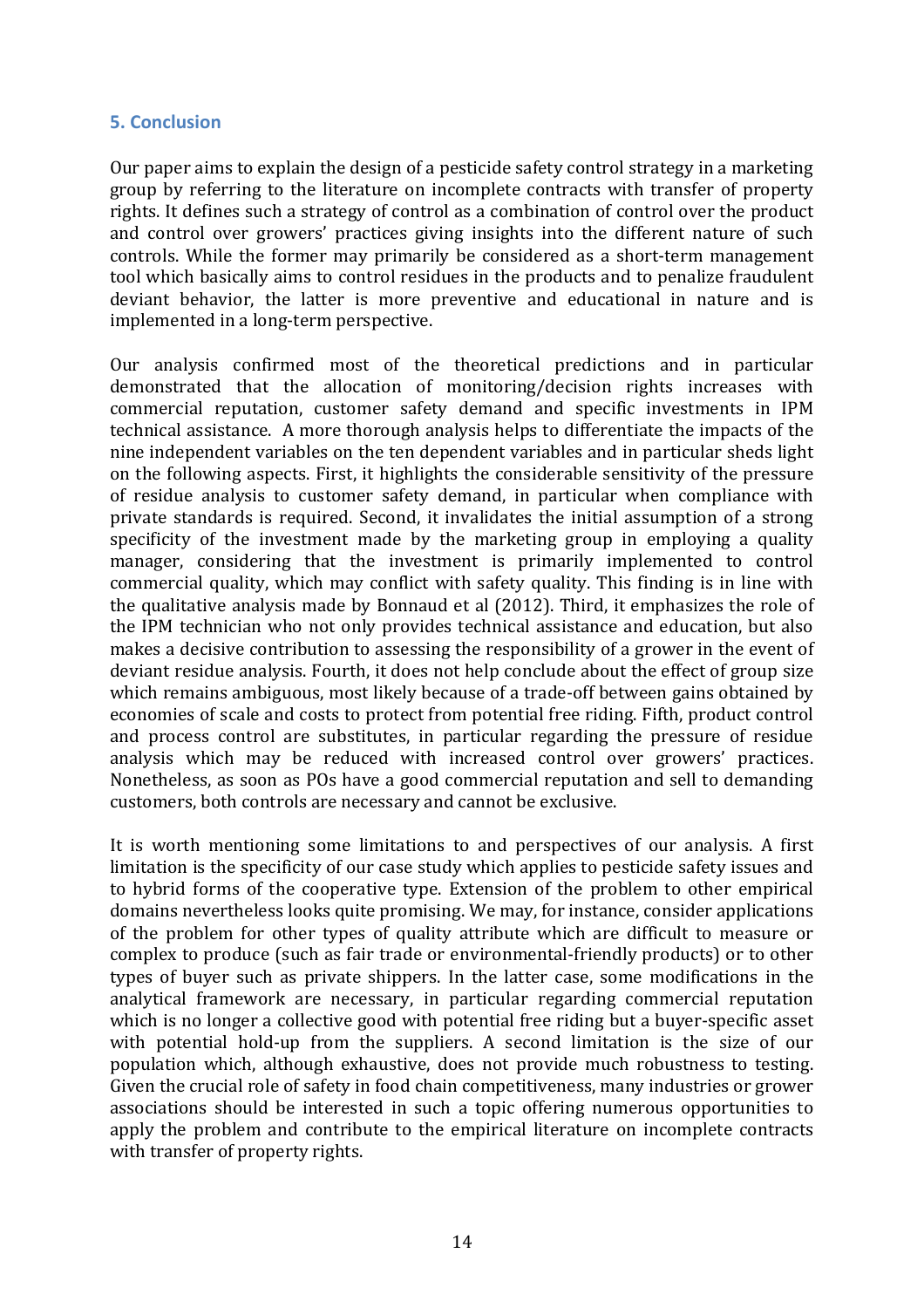## **6.** Bibliography

Alchian, A.A. and H. Demsetz (1972). Production, Information Costs, and Economic Organization, *American Economic Review*, 62 (5), 777-795

Arrunada, B., Garicano, L. and Vazquez, L., 2001. Contractual allocation of decision rights and incentives: the case of automobile distribution, *Journal of Law, Economics and Organization*, 17(1), 257-284.

Aubert, M., Bouhsina, Z., Codron, J.-M. and Rousset, S. (2013), "Pesticides safety risk, food chain organization, and the adoption of sustainable farming practices. The case of Moroccan early tomatoes" *134th EAAE Seminar, Labels on sustainability: an issue for consumers, producers, policy makers, and NGOs, March 21-22, 2013, INRA, Paris, France*.

Baker, G., Gibbons, R., and Murphy, K.J. (2006) "Contracting for control". Working paper, MIT. May 2006 version

Barzel, Y.A. (1982). Measurement cost and the organization of markets, *Journal of Law and Economics*, Vol. XXV, n°1 : 27-48

Barzel, Y. (1989) Economic Analysis of Property Rights, Cambridge University Press, First Edition 1989, Second Edition 1997.

Barzel, Y.A. (2005). Organizational Forms and Measurement Costs. *Journal of Institutional and Theoretical Economics*. 161(3): 357-373.

Bignebat, C and Codron, J.M. (2006) – Organizational innovations and food safety monitoring in the fresh produce industry. *Research in Economics and Rural Sociology. INRA) n°)5=6,)November)2006,)4)p.*

Bijman, J. (2007) "The role of producer organisations in quality-oriented agrifood chains: an economic organisation perspective" In: R. Ruben, M. van Boekel, A. van Tilburg and J. Trienekes (eds) *Tropical food chains: governance regimes for quality management.* Wageningen, Wageningen Acad. Publ., 257-277.

Bonnaud L., Bouhsina Z. and Codron J. M., (2012) -Le rôle du marché dans le contrôle des traitements phytosanitaires**.** *Terrains et Travaux, n° 20, 2012, 87-103*

Bonnaud L. ; Bouhsina Z. and Codron J.M. (2012). Tracer les tomates. In : Bonnaud, L. ; Joly, L. (éds) - L'alimentation sous contrôle : tracer, auditer, conseiller. – Paris (FRA) : Editions Quae, 2012. - P. 77-90 - (Sciences en partage)

Bouhsina, Z., Codron, J.M., Cordier, E. and Soubeyran, R. (2009). Les stratégies de contrôle de la qualité dans les Organisations de Producteurs de tomates [En ligne] **-** Montpellier (FRA) : UMR MOISA, 2009. - 36 p. – (Série Cahier de recherche ; 6) http://ideas.repec.org/b/umr/ecbook/200906.html

Chaddad, F.R. and C. Iliopoulos, (2013). Control Rights, Governance and the Costs of Ownership in Agricultural Cooperatives, *Agribusiness: An International Journal*, 29 (1), 3- 22.